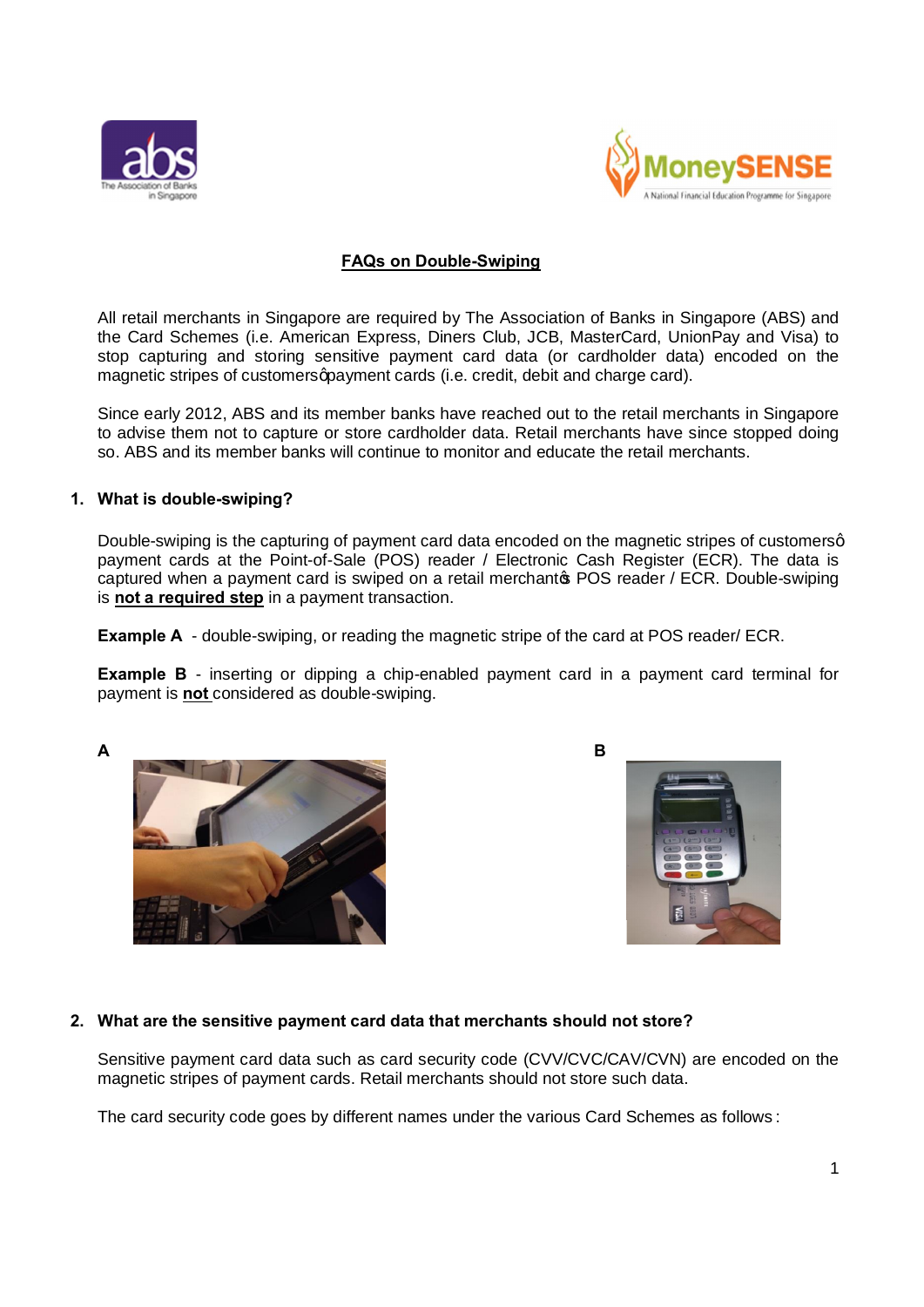Card Identification Number (CID) – American Express; Card Authentication Value (CAV) – JCB; Card Verification Code (CVC) – MasterCard; Card Verification Number (CVN) – UnionPay; Card Verification Value (CVV) – Visa/Diners.



### **3. What are the risks of double-swiping or storing of payment card data by merchants?**

Fraudsters can install malicious programmes on merchantsg POS readers / ECR to steal sensitive payment card data.

The stolen payment card data can then be used to produce counterfeit cards or make fraudulent online purchases. As a result, cardholders may suffer financial losses.

There is also the risk that the data stored by the retail merchant is stolen and misused.

#### **4. Why can't the magnetic stripes be removed from payment cards since all local POS magnetic stripe transactions for Singapore-issued payment cards have ceased?**

EMV chip technology is not adopted in some countries. Card transactions at retail merchants in these countries can therefore only be completed by using the information that is encoded on the magnetic stripes of payment cards.

#### **5. What can I do to reduce the chance of my payment card data encoded on the magnetic stripe being fraudulently used at overseas retail merchants?**

To minimise unauthorised transactions, you should activate the magnetic stripe on your card only for the period that you are travelling overseas.